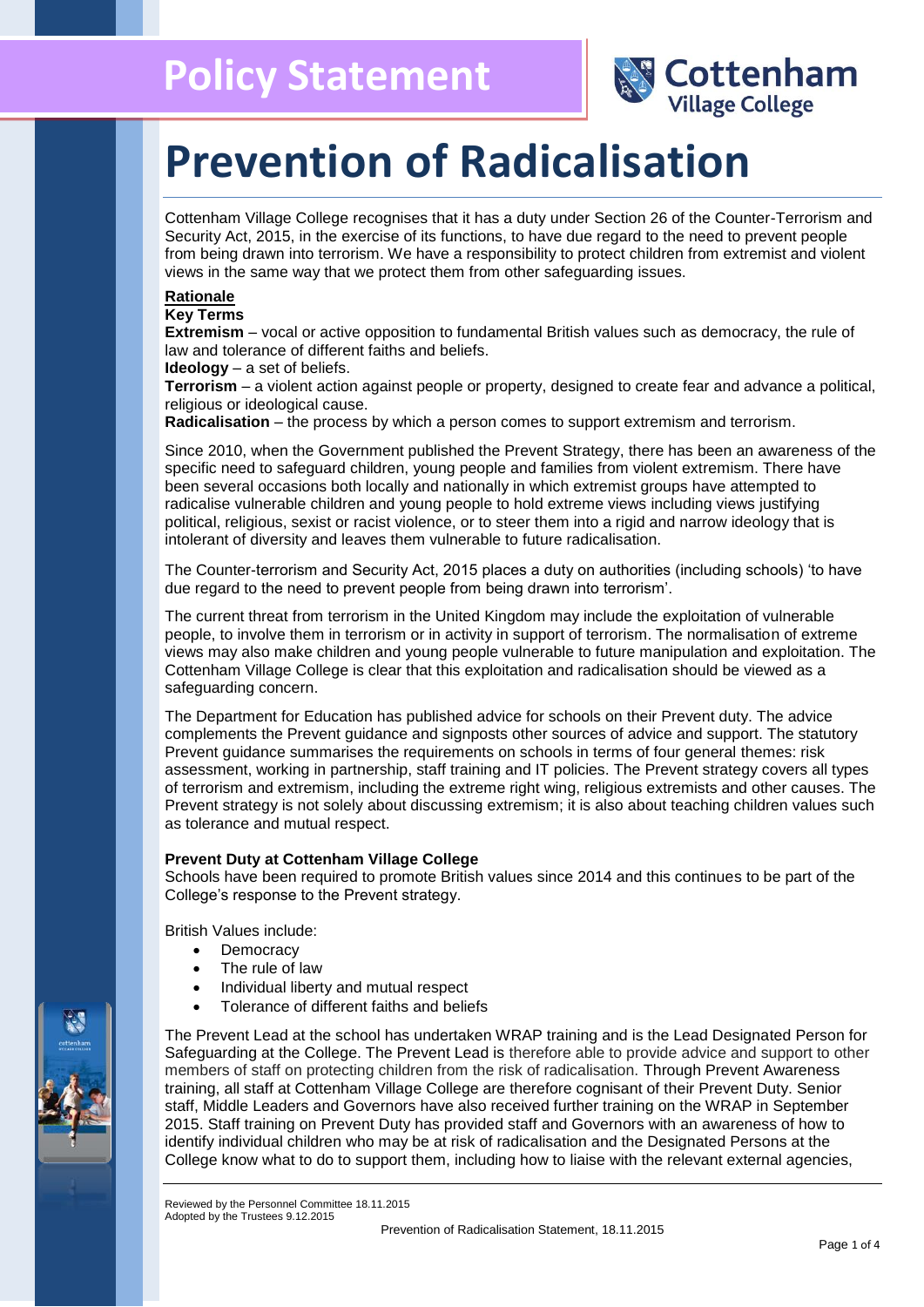## **Policy Statement**



such as MASH (Multi Agency Safeguarding Hub, Cambs) and the local Channel panels. Staff are aware of their responsibility in that if they have any concerns that a student may be at risk of radicalisation or involvement in terrorism, they should speak with the Designated Safeguarding Lead.

The Lead Prevent has carried out an audit of key actions required for the implementation of Prevent Duty and an action plan put in place (appendix 1). The College also makes reference to the "Prevent" duty in other policies, such as the E-Safety Policy and the Safeguarding Policy. With regards to safety online, the College ensures that suitable filtering is in place as part of our E-safety policy and in our day to day systems and procedures. Students are made aware through the AUP, and through the curriculum, as to how to stay safe online and to inform about safer use of the Internet.

The updated version of Part One of Keeping Children Safe in Education (July 2015) has been communicated to all staff and has been included the College's induction processes for new staff and volunteers. Staff have signed to confirm that they have read this key document.

#### **Student Awareness**

Extremism can take many forms, including political, religious and misogynistic extremism. Some of these may be a bigger threat in our area than others. We give our students the skills to protect them from any extremist views they may encounter, now or later in their lives. Cottenham Village College will ensures that any discussions that take place are suitable for the age and maturity of the children involved.

Many of the things we do at the College help our students to become positive, happy members of society hence contributing to the Prevent strategy.

These include:

- Exploring other cultures and religions and promoting diversity
- Challenging prejudices and racist comments
- Developing critical thinking skills and a strong, positive self-identity
- Promoting the spiritual, moral, social and cultural development of pupils, as well as British values such as democracy

We protect children from the risk of radicalisation. We use filters on the internet to make sure they are not able to access extremist and terrorist material and all visitors are vetted fully about what they want to say in advance, e.g. including vetting via google search.

The College provides a safe place for students to discuss such issues so that they better understand how to protect themselves. Students develop the knowledge, skills and understanding which will prepare them to play a full and active part in society. The College therefore provides a "safe environment" in which to discuss "controversial issues". Through PSHE/Conference Days, and other curriculum activities, students are able to explore political, religious and social issues. Students are taught about the diverse national, regional and ethnic identities in the UK and the need for mutual respect. British Values are also explored and discussed in curricular areas during PSHE/Conference Days.

#### **References**

- "Keeping Children Safe in Education: Information for all school and college staff" DfE, July 2015
- "The Prevent Duty: Departmental advice for schools and childcare providers", DfE, June 2015

| This statement was ratified on                                              |  |
|-----------------------------------------------------------------------------|--|
| And will be reviewed on                                                     |  |
| <b>Signed by the Executive Headteacher/</b><br><b>And Chair of Trustees</b> |  |
|                                                                             |  |

Reviewed by the Personnel Committee 18.11.2015 Adopted by the Trustees 9.12.2015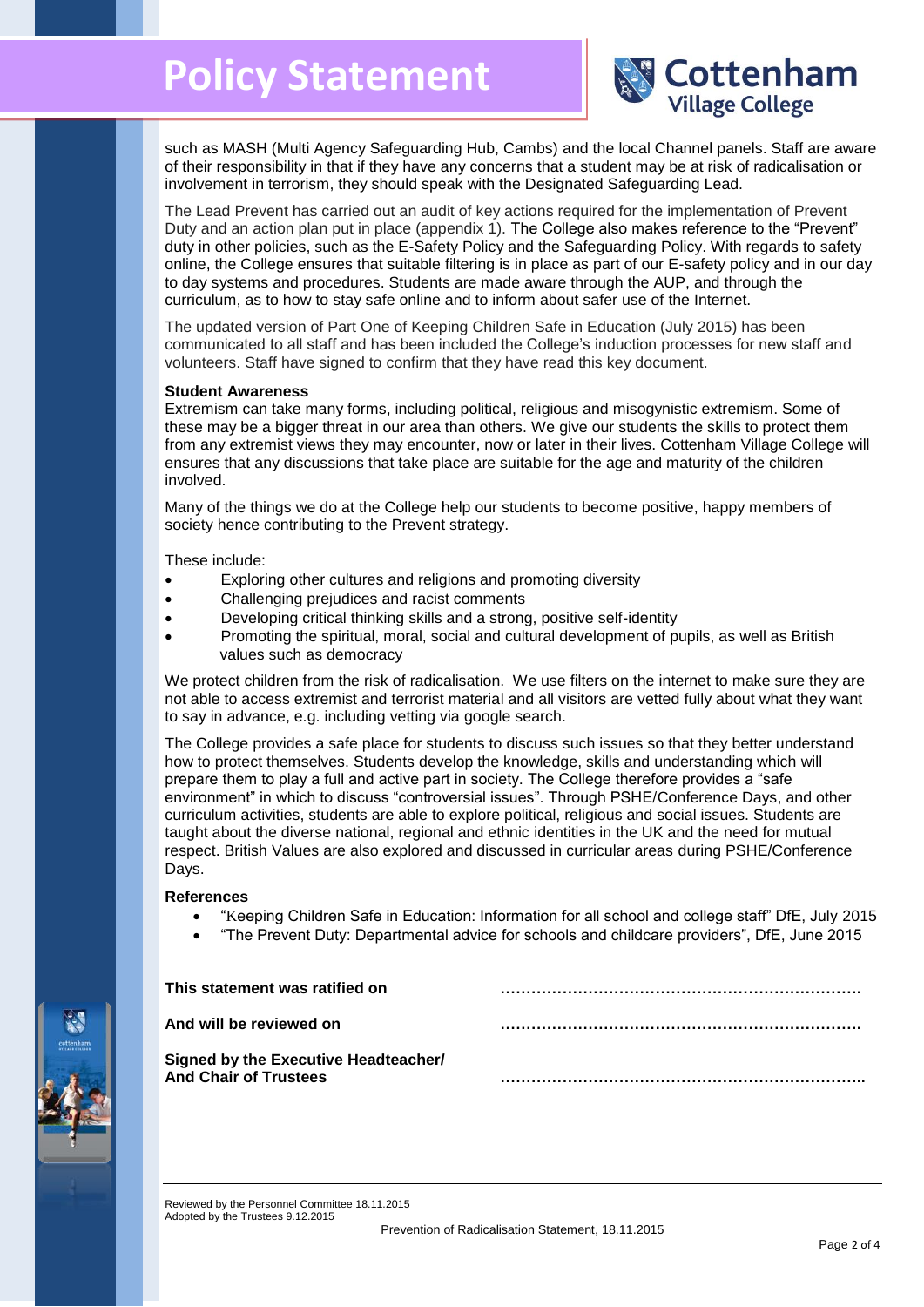

#### *Appendix 1* **"Prevent" Action Plan**

COTTENHAM VILLAGE COLLEGE recognises that it has a duty under Section 26 of the Counter-Terrorism and Security Act, 2015, in the exercise of its functions, to have due regard to the need to prevent people from being drawn into terrorism.

| <b>Duty</b>                                                                                       | What this means                                                                                                                            | <b>Action</b>                                                                                                                                                                                                                                                                                                                                                                 | By whom                          |
|---------------------------------------------------------------------------------------------------|--------------------------------------------------------------------------------------------------------------------------------------------|-------------------------------------------------------------------------------------------------------------------------------------------------------------------------------------------------------------------------------------------------------------------------------------------------------------------------------------------------------------------------------|----------------------------------|
| <b>Risk assessment</b>                                                                            |                                                                                                                                            |                                                                                                                                                                                                                                                                                                                                                                               |                                  |
| Assess the risk of children being<br>drawn into terrorism                                         | Staff can demonstrate a general understanding<br>of the risks affecting children and young people                                          | All staff have read "Keeping Children Safe in Education", July<br>2015 and signed to confirm<br>• The Prevent Lead has informed staff of their duties as set out in<br>"The Prevent Duty" (DfE, June 2015).                                                                                                                                                                   | All staff<br><b>Prevent Lead</b> |
|                                                                                                   | Staff can identify individual children who may<br>be at risk of radicalisation and how to support<br>them.                                 | The Prevent Lead has informed staff about signs and indicators<br>of radicalisation.                                                                                                                                                                                                                                                                                          | <b>Prevent lead</b>              |
|                                                                                                   | There is a clear procedure in place for<br>protecting children at risk of radicalisation.                                                  | All staff have read the Safeguarding Policy which includes a<br>statement regarding the school's "Prevent" duty.<br>All staff understand how to record and report concerns<br>$\bullet$<br>regarding risk of radicalisation.                                                                                                                                                  | All staff<br>All staff           |
|                                                                                                   | The school has identified a Prevent Lead.                                                                                                  | All staff know who the Prevent Lead is and that this person acts<br>$\bullet$<br>as a source of advice and support.                                                                                                                                                                                                                                                           | All staff                        |
| Prohibit extremist speakers and<br>events in the school                                           | The school exercises "due diligence" in relation<br>to requests from external speakers and<br>organisations using school premises.         | Request an outline of what the speaker intends to cover<br>Research the person/organisation to establish whether they<br>$\bullet$<br>have demonstrated extreme views/actions.<br>Deny permission for people/organisations to use school<br>$\bullet$<br>premises if they have links to extreme groups or movements.<br>Provide justification for their decisions in writing. | <b>Prevent lead</b>              |
| The school is using existing local<br>partnership arrangements in<br>exercising its Prevent duty. | Staff record and report concerns in line with<br>existing policies and procedures.                                                         | All staff record and report concerns on the usual "Logging<br>Concerns Form".                                                                                                                                                                                                                                                                                                 | All staff                        |
|                                                                                                   | The Prevent Lead makes appropriate referrals<br>to other agencies including the Multi-Agency<br>Safeguarding Hub (MASH) and Channel Panel. | Records of referrals are kept in the Welfare File.<br>Referrals are followed up appropriately.                                                                                                                                                                                                                                                                                | <b>Prevent Lead</b>              |